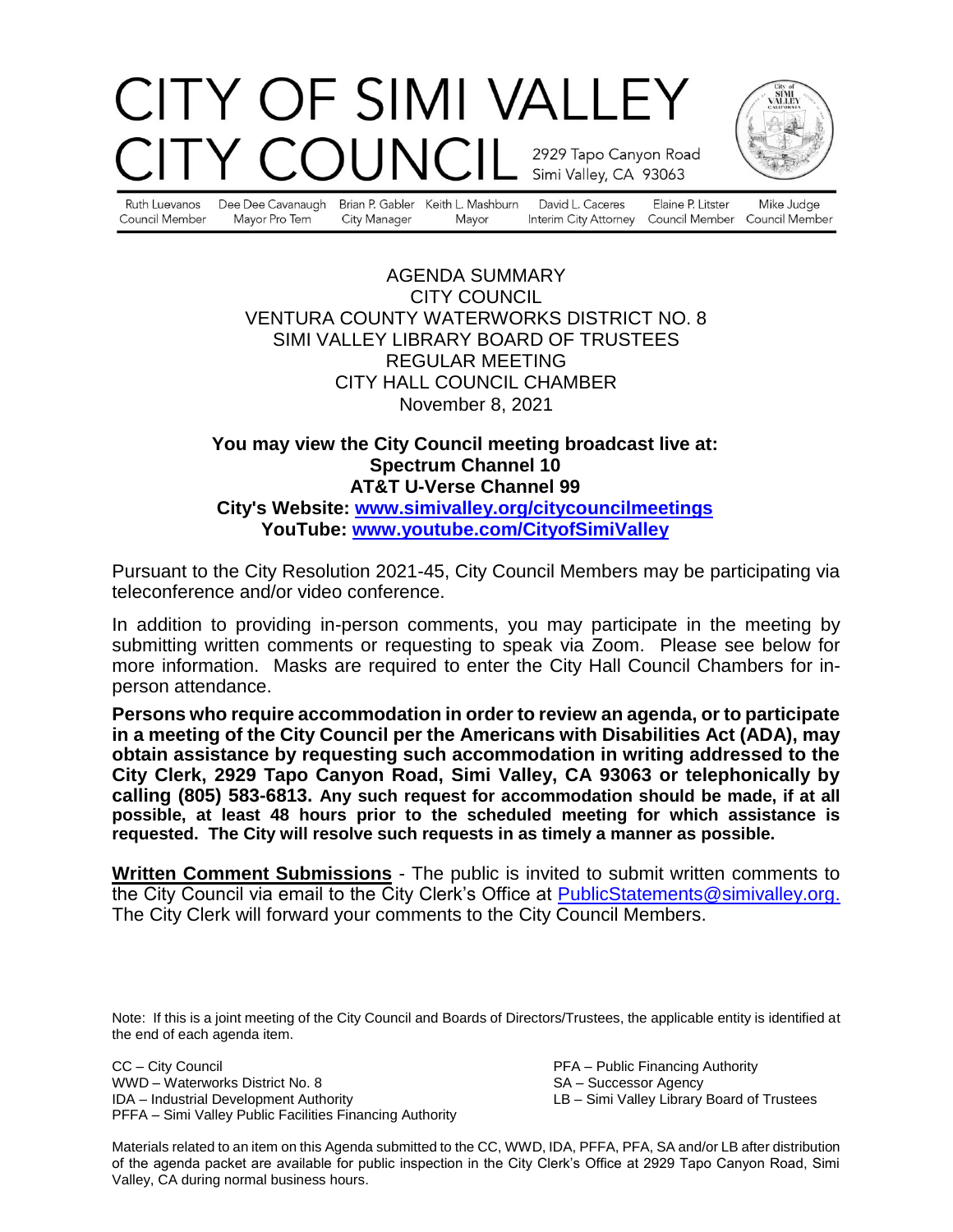#### AGENDA ITEM

**Public Comment Via Zoom** - If you would like to provide public comment on Agenda Item 2, 4 or 5, please sign-on via Zoom link <https://simivalley.zoom.us/j/84910038574> and use the "raise hand" function on Zoom when the City Council reaches Item 2, 4 or 5, or by telephone: dial US: +1 720 707 2699, Webinar ID: 849 1003 8574. You must be signed into the meeting and be available at the time the Agenda Item 2, 4 or 5 is called. If there are no matters scheduled for Agenda Item 2 or 4, you may only comment on Agenda Item 5. Individual public statements for Agenda Items 2 and 5 are for a period of 3 minutes each.

Persons addressing the City Council are requested to state their name and community of residence for the record. If you need further assistance, please email the City Clerk at CityClerk@simivalley.org or call (805) 583-6748.

Please be advised that communications directed to the City Council are public records and are subject to disclosure pursuant to the California Public Records Act and Brown Act unless exempt from disclosure under the applicable law. Communications will not be edited for redactions; will be printed/posted as submitted.

CALL TO ORDER: 6:00 p.m. (CLOSED SESSION)

ROLL CALL:

### a. PUBLIC STATEMENTS:

NOTE: If you would like to provide public comment on a Closed Session item via Zoom, please sign-on via Zoom link <https://simivalley.zoom.us/j/84910038574> and use the "raise hand" function on Zoom or by telephone: dial US: +1 720 707 2699, Webinar ID: 849 1003 8574. You must be signed into the meeting and be available at the time Closed Session begins. The public is invited to submit written comments to the City Council via email to the City Clerk's Office at [PublicStatements@simivalley.org.](mailto:PublicStatements@simivalley.org) The City Clerk will forward your comments to the City Council Members.

### b. CLOSED SESSION:

(1) Conference with Labor Negotiator **(CC)** Pursuant to Government Code Section 54957.6(a):

> City's Designated Representative: Brian P. Gabler, City **Manager** Employee Organization: Unrepresented Confidential Employees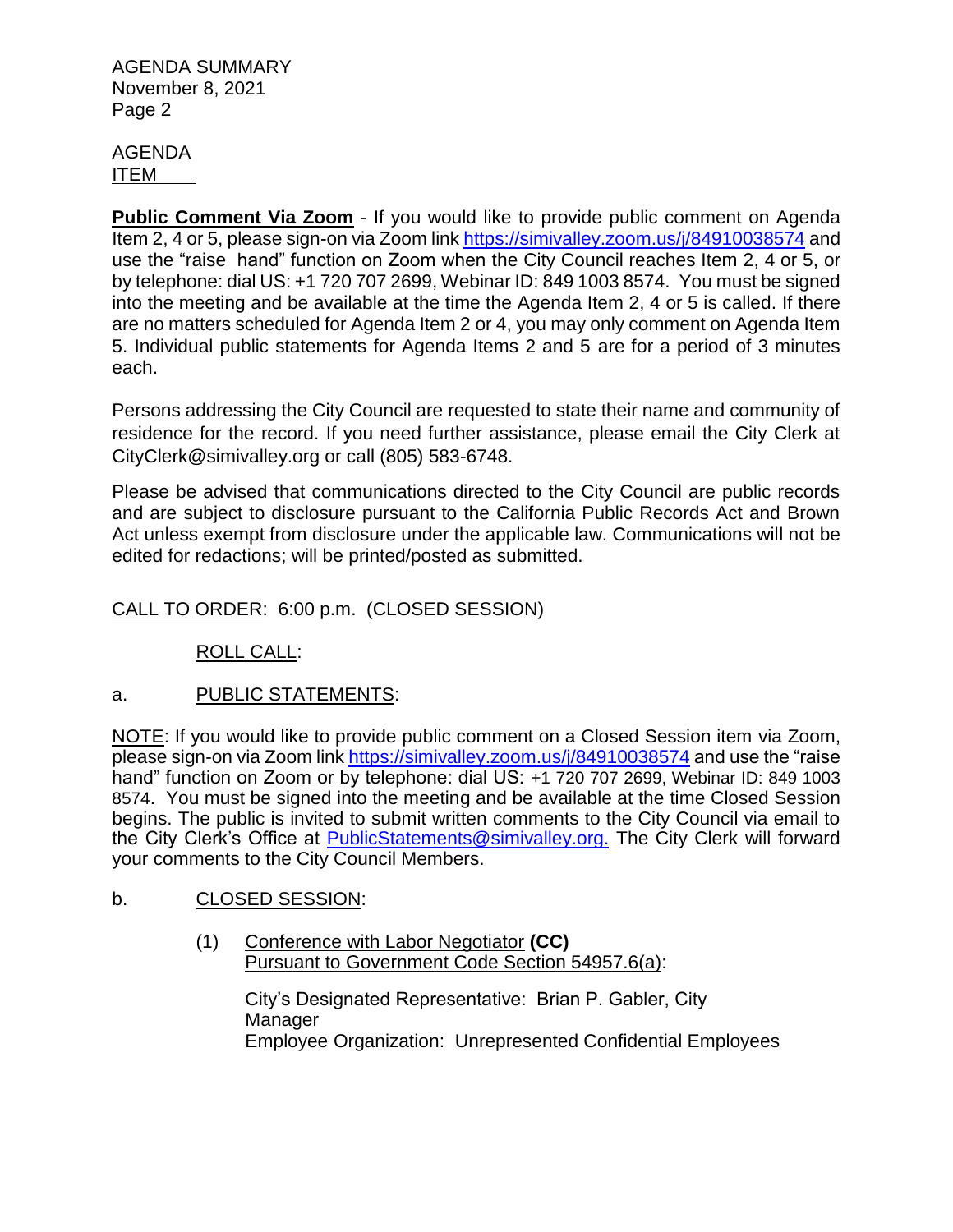AGENDA ITEM

CALL TO ORDER: 6:30 p.m. (OPEN SESSION)

#### CLOSED SESSION REPORTS:

Public Report of action taken pursuant to Government Code Section 54957.1

#### PLEDGE OF ALLEGIANCE:

ROLL CALL:

- 1. AGENDA REVIEW:
- 1A. Move that all resolutions and ordinances presented tonight be read in title only and all further reading be waived.
- 1B. It is the policy of the City Council that upon reaching 11:30 p.m., the City Council will not address any new agenda items. Should the City Council continue to address an in-progress agenda item past 12:00 midnight, the following motion is in order:

MOTION: Move that the City Council meeting tonight may extend beyond the midnight deadline to conclude the agenda (Section 2-1.106 SVMC).

#### 1C. DECLARATION OF CONFLICT:

If any member of the City Council may have a conflict of interest or any reason why that member must abstain from consideration of any matter on this agenda, he or she should so declare at this time.

#### 1D. CERTIFICATES/HONORARY RESOLUTIONS/PROCLAMATIONS:

- (1) A proclamation declaring the month of November 2021 as Native American Heritage Month **(CC)**
- (2) A proclamation declaring November 27, 2021 as Small Business Saturday **(CC)**

#### 2. PUBLIC STATEMENTS ON APPOINTMENTS, SPECIAL PRESENTATIONS AND INFORMATIONAL REPORTS:

If you wish to make a Public Statement on **Agenda Item No. 2 - APPOINTMENTS, SPECIAL PRESENTATIONS AND INFORMATIONAL REPORTS,** please refer to instructions above.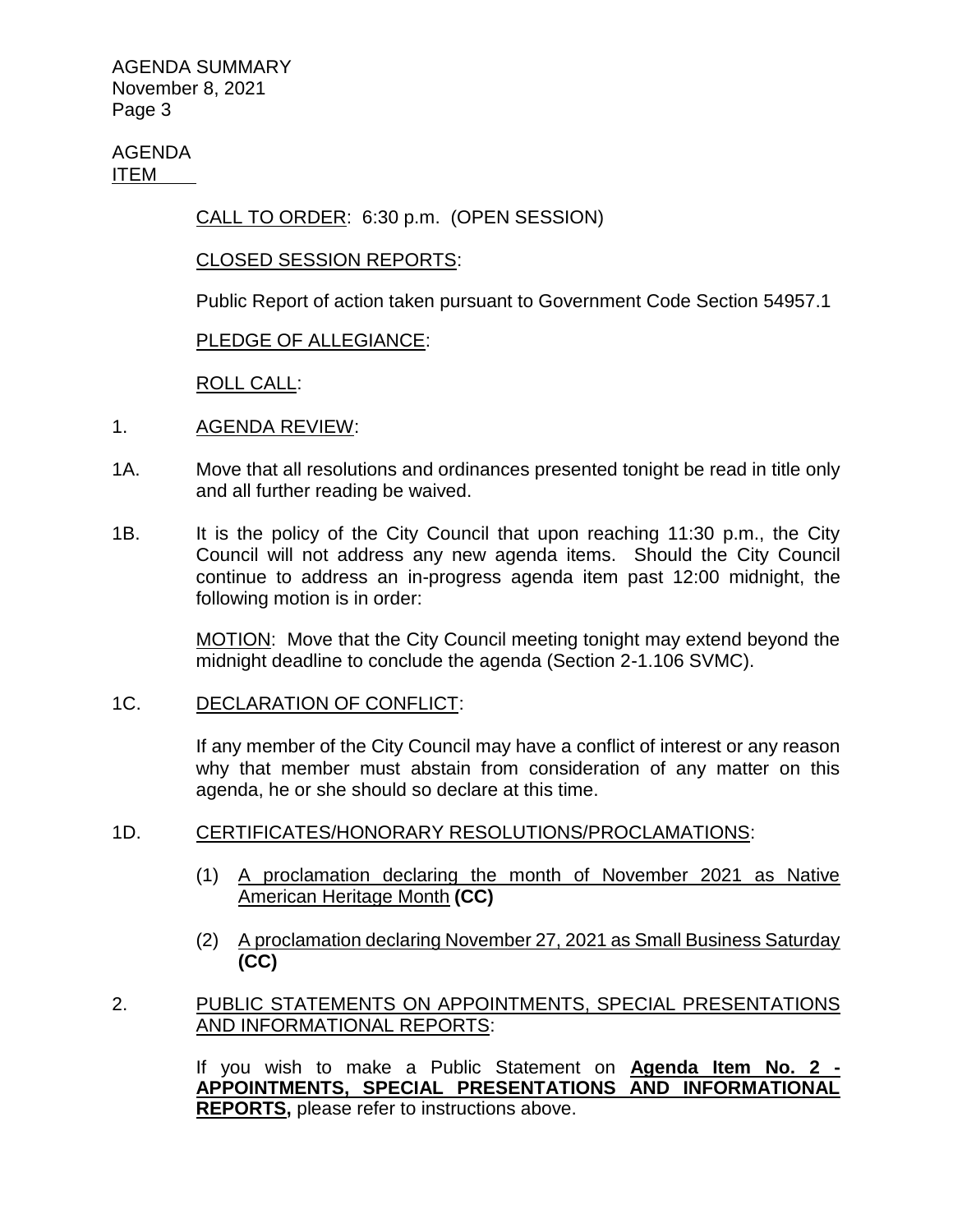AGENDA ITEM

## 3. APPOINTMENTS/SPECIAL PRESENTATIONS AND INFORMATIONAL REPORTS:

- 3A. APPOINTMENTS:
	- (1) Appointment of Special Event Support Review Committee members (Swan) **(CC)**
	- (2) Appointment of Neighborhood Council Executive Board members to the four Neighborhood Councils (Perros) **(CC)**
- 3B. SPECIAL PRESENTATIONS: None
- 3C. INFORMATIONAL REPORTS:
	- (1) Informational presentation by Youth Council **(CC)**
- 4. PUBLIC HEARINGS:

NOTE ON PUBLIC NOTICE: This is the time and place set for a public hearing on the consideration of matters as presented on this agenda. Let the record show that due notice was given as required by law and an affidavit to this effect is on file in the Office of the City Clerk. The reports of the City Staff relating to these matters shall be made a part of the record of this meeting. Speakers during public hearings shall limit their comments to matters relevant to the item on the agenda, and may be ruled out of order if comments are unrelated to the item.

NOTE ON JUDICIAL REVIEW: If you challenge in court any of the City Council decisions made here tonight, you may be limited to raising only those issues you or someone else raised at this public hearing. The time within which judicial review must be sought is governed by California Code of Civil Procedure Section 1094.6.

If you wish to provide testimony on **Agenda Item No. 4 - PUBLIC HEARINGS**, please refer to Public Comment Section instructions above.

### **6:40 P.M. TIME SPECIFIC AGENDA ITEM 4A (Per Election Code Section 21627.1)**

4A. Public hearing on the redistricting process and to receive input from the public for the redrawing of election district boundaries (Blanco/Caceres) **(CC) ITEM TO BE CONTINUTED TO THE MEETING OF DECEMBER 20, 2021**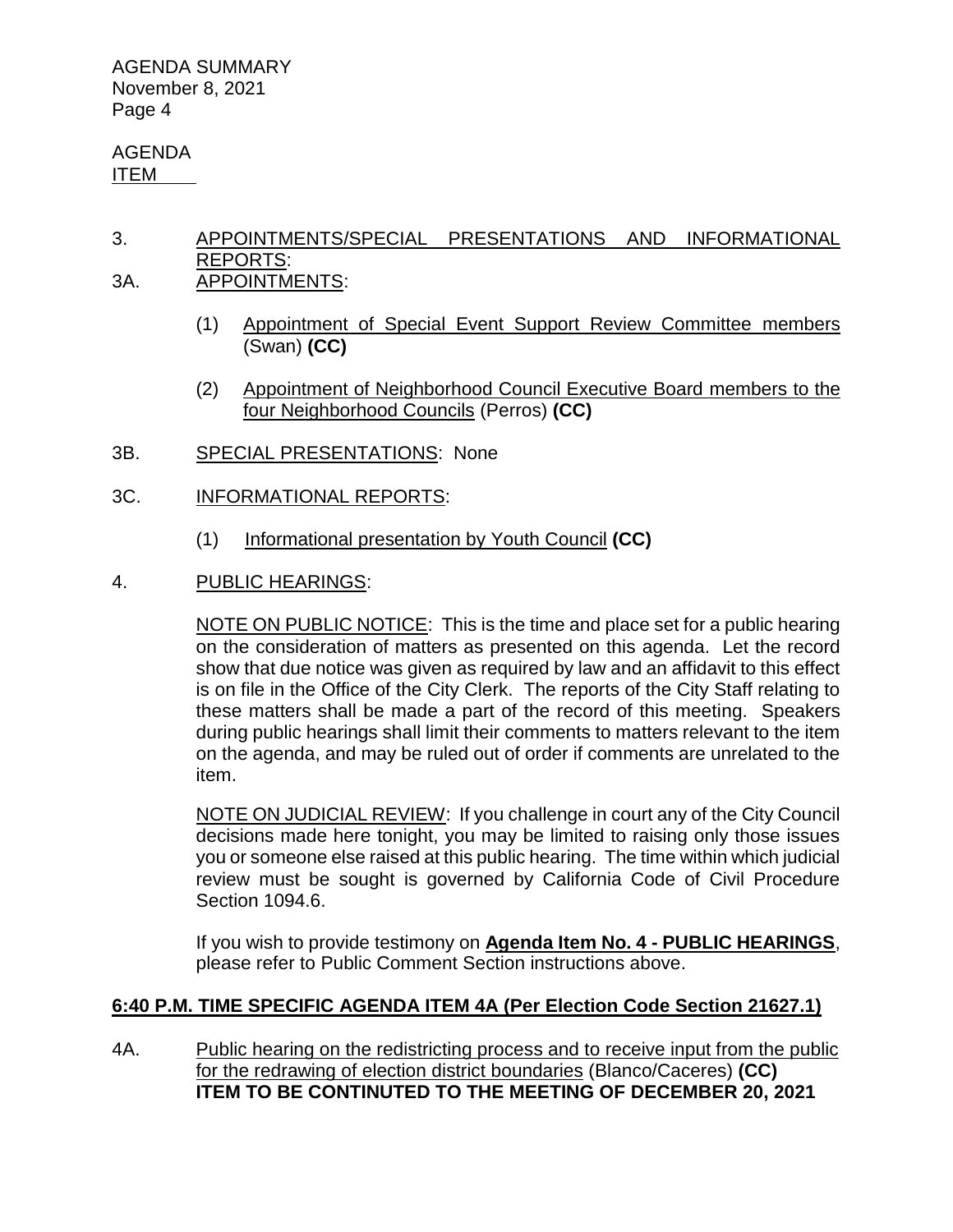#### AGENDA ITEM

- 4B. Appeal of Tree Advisory Board Denial to Remove a Parkway Tree at 3427 Texas Avenue (Fuchiwaki) **(CC)**
- 4C. A continued public hearing to consider City-initiated Simi Valley Municipal Code amendments (Z-S-749) regarding off-street vehicle parking in residential zoning districts; a determination that the amendments are exempt from the California Environmental Quality Act (CEQA); and introduction of an ordinance (Perros) **(CC)**
- 5. PUBLIC STATEMENTS ON ALL ITEMS OTHER THAN PUBLIC HEARINGS, APPOINTMENTS INFORMATIONAL REPORTS:

Time allotted for public statements on all items on the agenda and the consent calendar, as well as matters not on the agenda but within the subject matter jurisdiction of the City Council, but not including comment on public hearings, appointments and certain committee information reports.

If you wish to make a Public Statement on **Agenda Item No. 5 - PUBLIC STATEMENTS ON ALL ITEMS OTHER THAN PUBLIC HEARINGS, APPOINTMENTS, SPECIAL PRESENTATIONS AND INFORMATIONAL REPORTS**, please refer to instructions above.

- 5A. CITY COUNCIL/BOARD MEMBER/SPECIAL DISTRICT COMMENTS REGARDING PUBLIC STATEMENTS:
- 6. CONSENT CALENDAR:

NOTICE TO THE PUBLIC: All matters listed under the Consent Calendar are considered to be routine by the City Council/Boards and will be enacted by one motion. There will be no separate discussion of these items. If discussion is required, that item will be removed from the Consent Calendar. Vote will be by roll call.

- (1) Approval of minutes for the City Council meeting of October 25, 2021 (Blanco) **(CC/WWD/LB)** Action Required – Approval of minutes.
- (2) Receive and file update on the Fiscal Year (FY) 2021-22 Community Projects Grant Performance Report for the first quarter activities (Perros) **(CC)** Action Required – Receive and file.